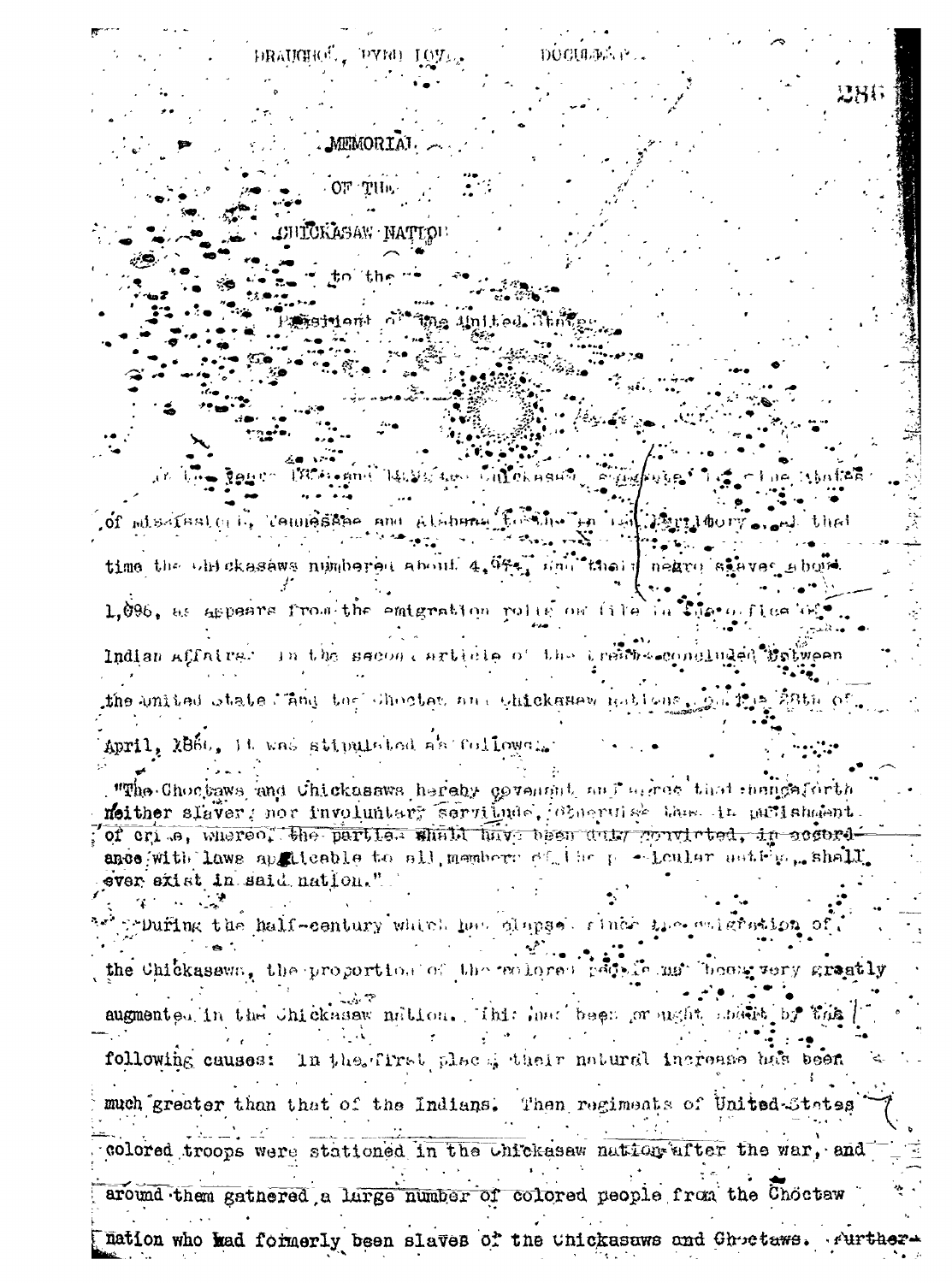$\sim$  Truth at the United Section  $\sim$ **BOVE.** ans of this soldiers rere mustered out-of service efter the close +", war, and mirried and settled in the country. And, finally, many nagroot, whichad hoom sold by the Chickernwa, herors the war, have returned. gine its were ond we claim off the antuilogen cocurse to the negroes who ymated an the though we leave the poontfulled-between the office four countlast of this children without with atalana and bantofod, the nearoed there events rightenoin a they would  $34.036 - 5.500 + 10.000$  $\mathcal{L}(\mathcal{L}^{\mathcal{A}})^{\mathcal{A}}$  is the set of the set of  $\mathcal{L}^{\mathcal{A}}$  is the set of  $\mathcal{L}^{\mathcal{A}}$ was into 111 in the thout, 50 anoth 20 18. agains it the COM outp provision The Choothers and Chiokasamo sameof is as and cade to the unit. this in of 2300,000, the tarribord was at the gath mortain. \*State∴ know and united States areoft to belock by human commonly (\$300,000). in trust, at interest, por the when we are chicknesses three-fourths for the rformer of chostourth for the latter) unit the thorter and Chickers regin respectively, standalmake soch lives, miles, and requisitions is touted secure, togell reference of single fleep at restaura for said namelic it the dite of the treaty of root Smill, whilthout descendenting debractly total in alavery said national sall the rights, privileges, and immunities coloitizens of sui nations, (inelusing the rise of suffrage, except is a sign of the share in the annuities, moneys, and public domain of the nations, ind also to secure to of said freedren forty acres of Luha, upon the term and in the manner prescribed.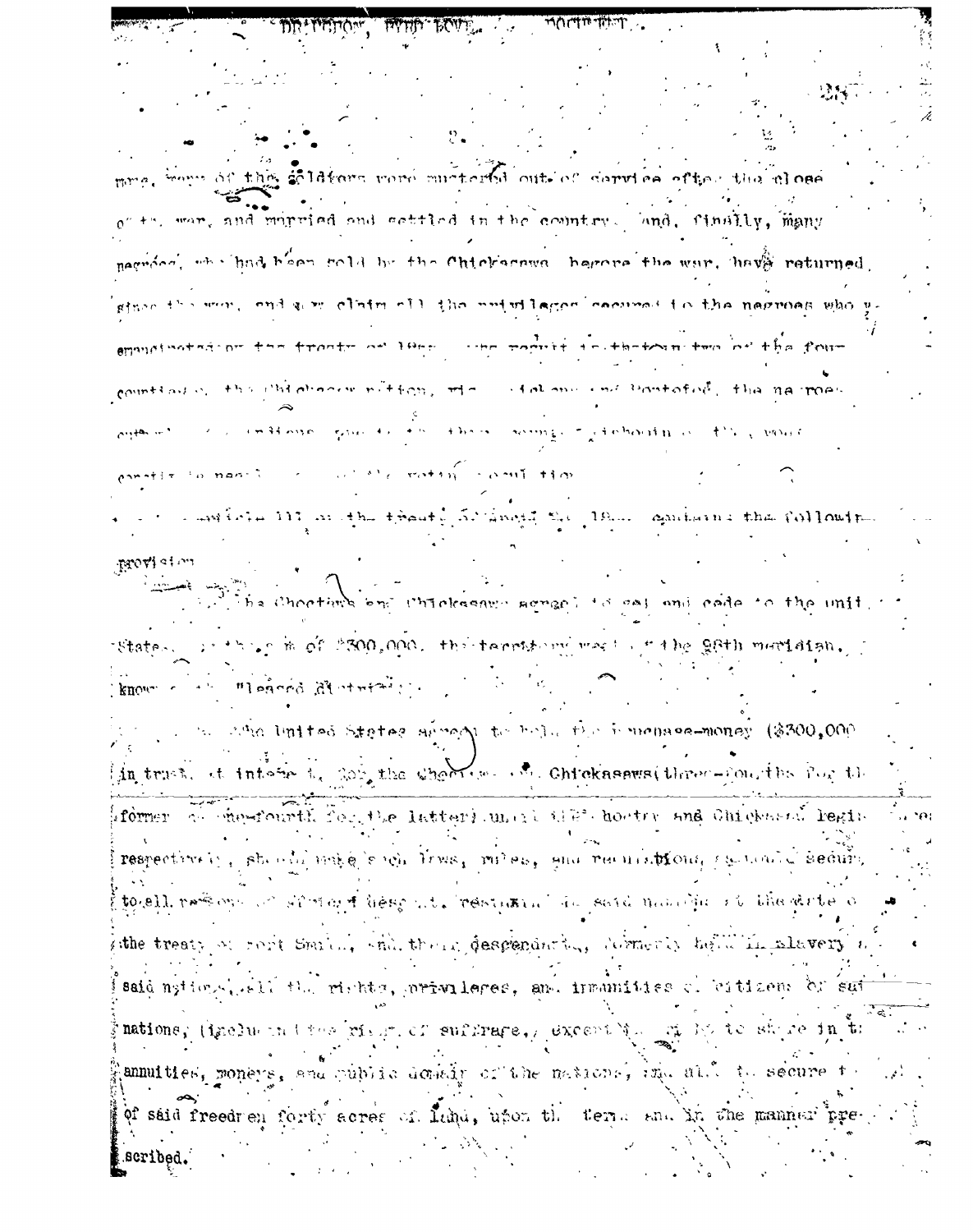! ម ម វាពិ ឃុំ! (T mir linttað Stetan arman thay over the similar \$200,000 in the Chocksis and Chiokse we, as goon on each law, rules, and regulations show ha made where guch rarie of the one of \$300,000 as ehenta be guffdefant to 2100. mm carita, folguch of refu froches, de should ellein minety day. anto the lime. mules and partleting for more mode.  $\alpha$ lent for romeivo ana actua from the familiant Ti seco hereoch fluit it, quot line trie tilly and de utettene more mot mode. "the Chootre and Chigksores notions roornoftvelly within the vance ofter the pofileriti the frontial of anis of, 1966, each one of \$300, 000 should he half it final does one of hold Tragdmon (2, 1)  $\pm$ mited  $\pm$ mata and pamon from the famoutter 5. It was arread that, were also feding of The Cacadonic and Chickman te make qual list is mules ena morniation surrainet i carer patification of the treative same and or S200 day paint then enten half for the use and bongint of which iregands. The anticalitates shown show conover and freedmen flash the indicate their col Addition aimed. anywhich expiration or such parison of the you The treaty ettpulation in the fullation intring  $\mathcal{L} = \mathcal{L}^{-1}$ Article III. The chocksup and chickman in conclusivity or sum of three hundred thousand dollard, hereb. cede himili finited States i territory west of the 95 went is gitual, known so the leased district, gi provided that the grace sum share be invested mar last to the United Stat at an interest not less than live of conf., to trust for the said nation until the legislidures of the Chocter and Chickassa m tions, respectively shall have made such laws, rules and rejulition as any of necessary to give al. persons of african descent, resident in the sedd nations, St. C

the date of the tradity of cort Smith, and their descendants heretogore held in slavery among said nations, alt the rights, privileges, and immunities, uncluding the right of suffrage, of citizens of said mations, except in the annuities, money., and public conain claimed by or belonging to said nations, respectively; and also to give to such persons, who were residents as aforésaid, and their descendants, forty acres, each, of the land of saidhations, on the same terms as the Choctaws and Chicksasaws, to be selected on the survey of suid-land after the Chootaws and Chickesews and Kansas Indians have made their selections, as herein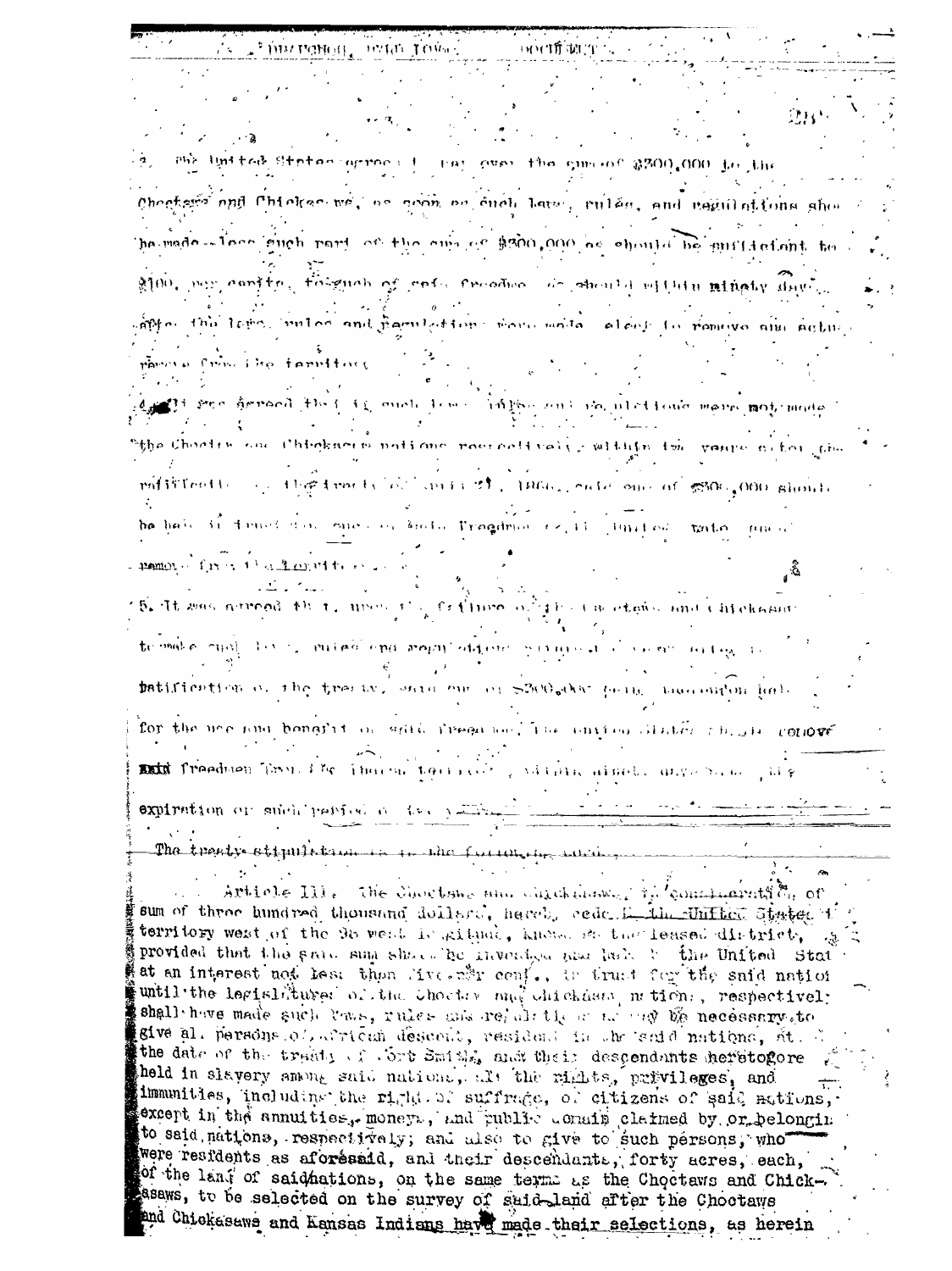$-i$ ) in transite  $-$ INIA IOVIL

provided; and immediately on the enactment of said laws rules and re-Ignistical, the said sun of three hundred thousand doblars shall be instals the said Chöctaw and Chickson nations, in the proportion of three fourths to the former and one fourth to the latter ... less such lema at the rate of one hundred dollars per capits, as shall be sufficient to pay such parsons of African descent, before referred to, ss, within ninety days after the passess of such laws, rules, and regulations  $_{\rm chall}$  alect to remove and actually remove from the said nations, respective  $\varepsilon$   $\mathbf{I}_2$ . And should the said laws, miles, and regulations not be made by. the legislatures of the faid nations. respectively. within two years from the ratification of this treaty, then the said sum of three hundred thouseno, dollars shall eases to be held in trunt for the said Choctar ong Chickscar nations, and he hald for the use and benefit of such of paid persons of African descent as the United States shall remove from the enid territory, in such manner as the United States shall deem proper the United States agreeing, within minety days from the expiration of the seid two vears, to remove from said nations all such persons of arefore descent  $n$  , an beautiful to remove, those remaining or returning aft . hiving been removed from said nations to have no benefit of said on a three hundred thousand dollars, or any part thereof, but shadded be und the small footific, as other eiffgens of the United States in the on connections

The thind article of the Ureek treaty of June 14, 1866, contained  $\hat{r}$  $\mathcal{O} = \bigoplus_{\mathbf{q} \in \mathcal{R}_1} \mathcal{O} \cap \mathcal{H}_1 \subset \mathcal{O} \subset \mathcal{O}^{1 \times N}$ the following istimulations

the compliance with the desire of the united State, is moste othe Indians out freedman thereon, the ureals habeling cade and convert is the Uniter taten, to be sold and usen as home; for such other civilized Indiana an the United States may choose in seitle thereon, the west half of the entire domain to be divided in line munitul north and south."

 $\mathbb{P}_\mathbb{C}$  reprise article of the Choctaw and Chickashy treaty of 1860,  $Y^{(2,2)}$  $\mathcal{L}^{\mathcal{L}}(\mathcal{M})$  , where  $\mathcal{L}^{\mathcal{L}}(\mathcal{M})$  $\lambda_{\rm{max}}$ certained the following stipulation, on the part of the wholtews and

Chickagar r

From they Curther agree that, while the said freedmen, now in the Checter and Chickness nations, remain in said nations, respectively, they shall be entitled to as much lace at they may cultivate, for the support of themselves and families, in cases where they do not support themselves and families by hiring, not interfering with existing improve ments, without the consent of the orgupant, it being understood that in the event of the making of the laws, rules, and regulations aforesain, the forty acres aforesaid shall stand in the place of the land cultivated as interorate sales

The Unickasaws did not, withon two years after the ratification of the treaty of Anril 28, 1866, make the laws, rules, and regulations  $\bar{\mathbf{v}}$  .  $\ddot{\phantom{a}}$ necessary to give to the freedmen either the rights, privileges, and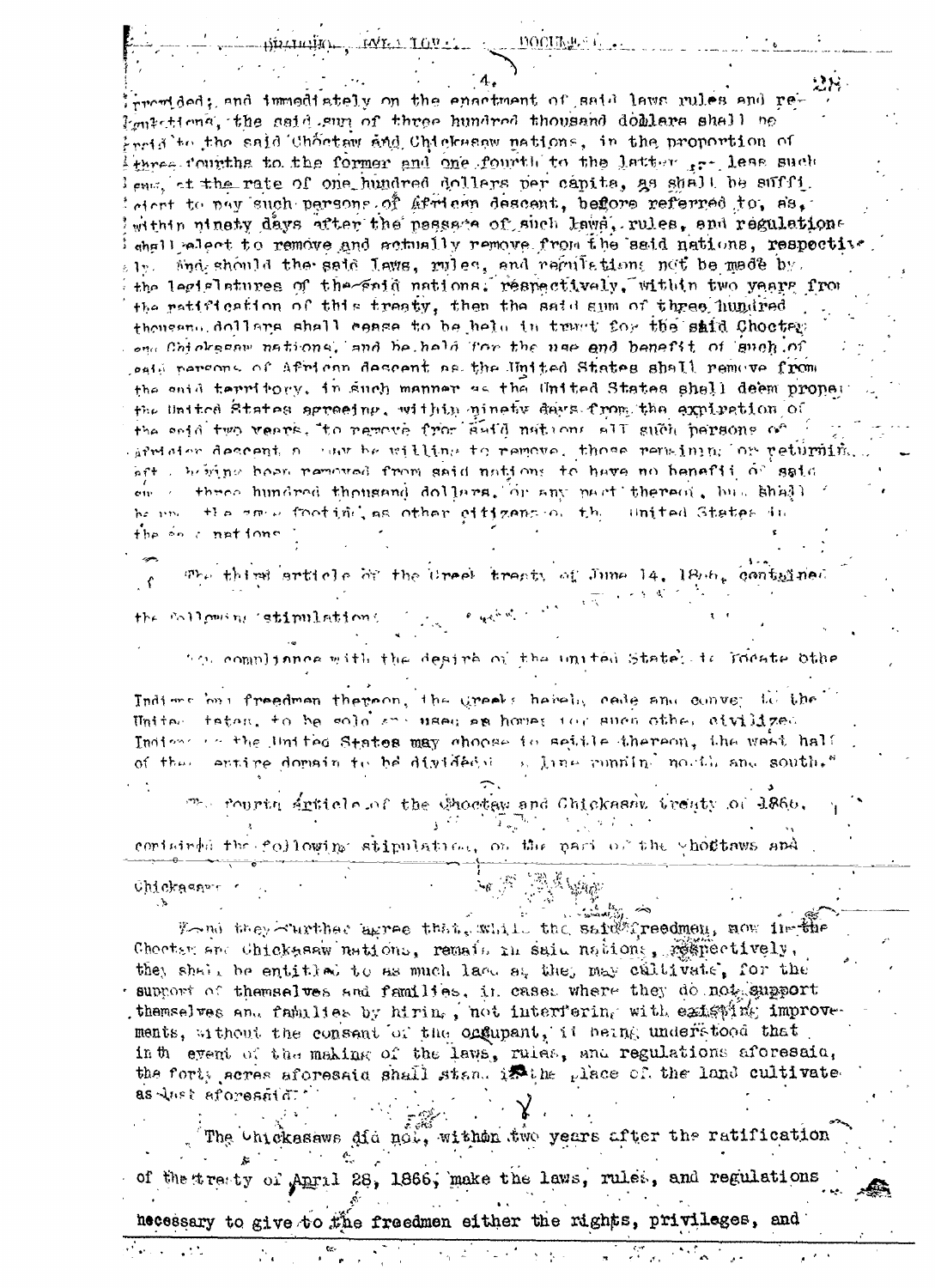## DRAUGHON, BYRD LOVE. DOCUMENTS.

290

they decided not to make such laws, rules, and regulations; and they surrendered all claim to said sum of \$300.000.

An act of the Chickasaw legislature, approved November 9, 1866, containing the following provisions:

Sec. 3. " Be it further enacted, that the provisions contained in article 3d of the said treaty, giving the Chickasaw legislature the choice of receiving and appropriating the three hundred thousand dollars therein named, for the use and benefit of the Chickasaws, or passing such laws, rules, and regulations as will give all persons of African descent certain rights and privileges, he and it is hereby declared to be the unanimous consent of the Chickasaw legislature that the United Satates shall keep and hold said sum of three hundred thousand dollars for the benefit of the said negroes. And the governor of the Chickasaw nation is hereby resaid negroes. And the governor of the Chickasaw nation is hereby requested to notify the government of the United States that it is the wish of the legislature of the Chickasaw nation that the government of the United States remove the said negroes beyond the limits of the Chickasaw nation, according to the requirements of the 3d article of the treaty of April 28, 1866."

The provisions of this act were affirmed by an act of the Chickasaw legislature approved October 22, 1885.

Uson the passage of the act of November 9, 1866, it became the duty of the United States, under the treaty, to remove the freedmen from the Chickasaw nation: But the United States have wholly neglected to tx2m perform this duty, and have left all the freedmen within the Chickawax metion; and since 1868 those fesiding within the Chickasaw territory have enjoyed the free use of all the land they have seen fit to cultigate, and all the rights which the Chickasaws themselves have enjoyed, except the right to vote and the right to share in the annuaties, moneys and rublic domain of the nation.

Under the treaty withe Chickasaws were free to adopt the ffeedmen as citizens, or to reject them, at their discretion. Their Tight to determine this question for themselves was not made conditional upon the approval by the United States of the reasons on which their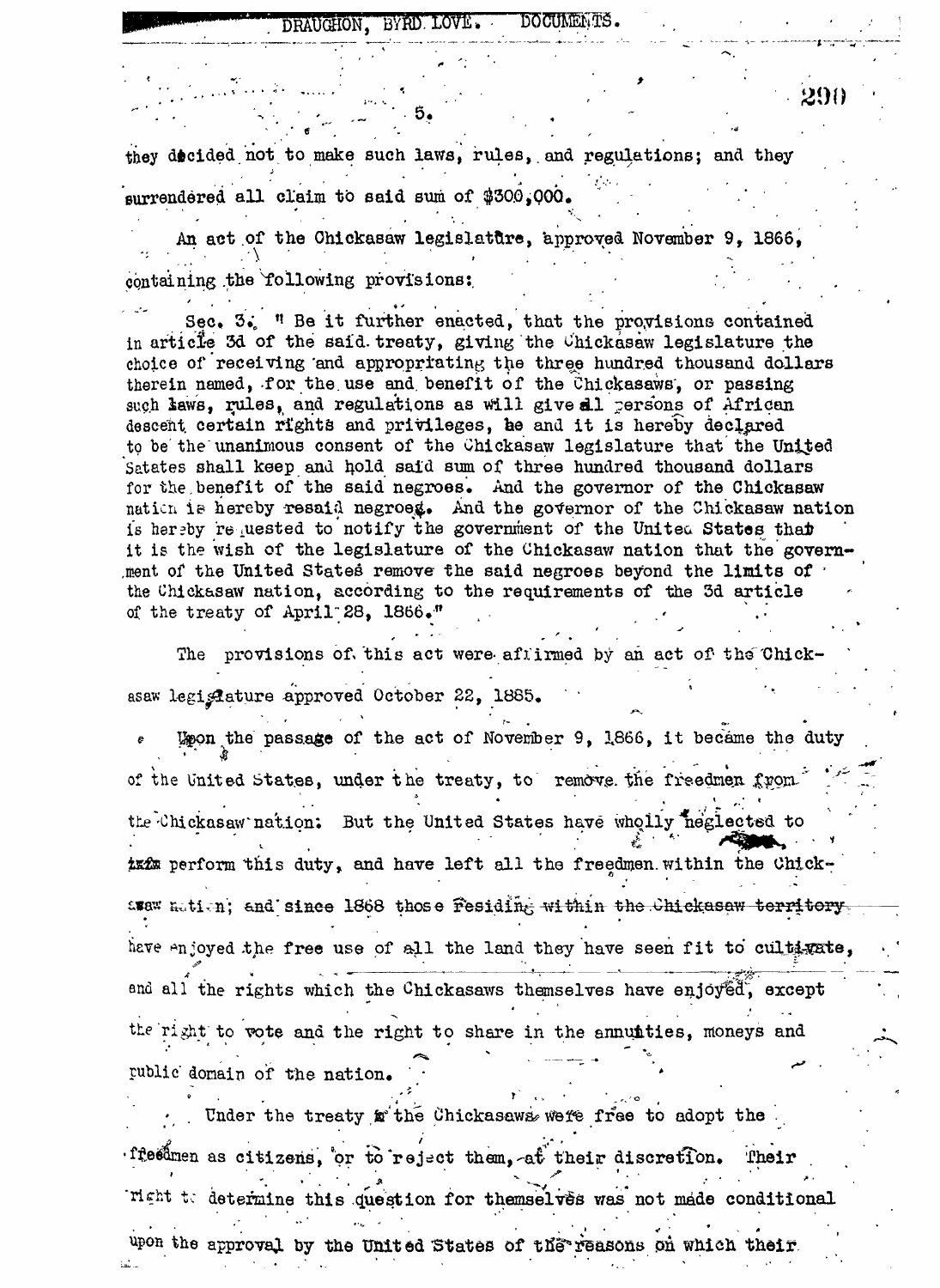沙身

decision should be based.

It will have been observed that the stipulations of the treaty are only applicable to the emancipated slaves of the Choctaws and Chickasaws. and to their descendants. Other negroes, whether immigrants from the states or from other indianx nations, or soldiers mustered out of the arm of the United States, were, and still are legally on the same footing, in the Chickasaw nation, as white citizens of the United States. they cannot legally reside in the nation without the consent of the Chickssaws. But the difficulties of the situation are greatly increased by the presence, in the Chickasaw nation, of large numbers of negroes whe are not emancipated slaves of either the Choctaws or Chickasaws, as well as by the presence of many Choctaw freedmen and their descendants. It will be difficult in not impossible to separate these classes from. each other. They have intermarried, and their relations have become so inti ate that a rigorous enformement of the right of the Chickasaws to excluse all except the freedmen and their descendants would work great hardshi to the colored people. Heretofore the Chickasaws have made no discriminition between freedmen and their descendants, on the one hand, and those negroes on the other hand, who have no interest in the treaty they have furnished both classes with all the land they have seen fit. to cultivate, and have treated both classes alike with uniform kindness and justice. Although residing in the Chickasaw nation, mingled with the indigns, the negroes have never been subject to the civil or criminal jurisdiction of the chickasaw nation since the treaty of 1866 was made.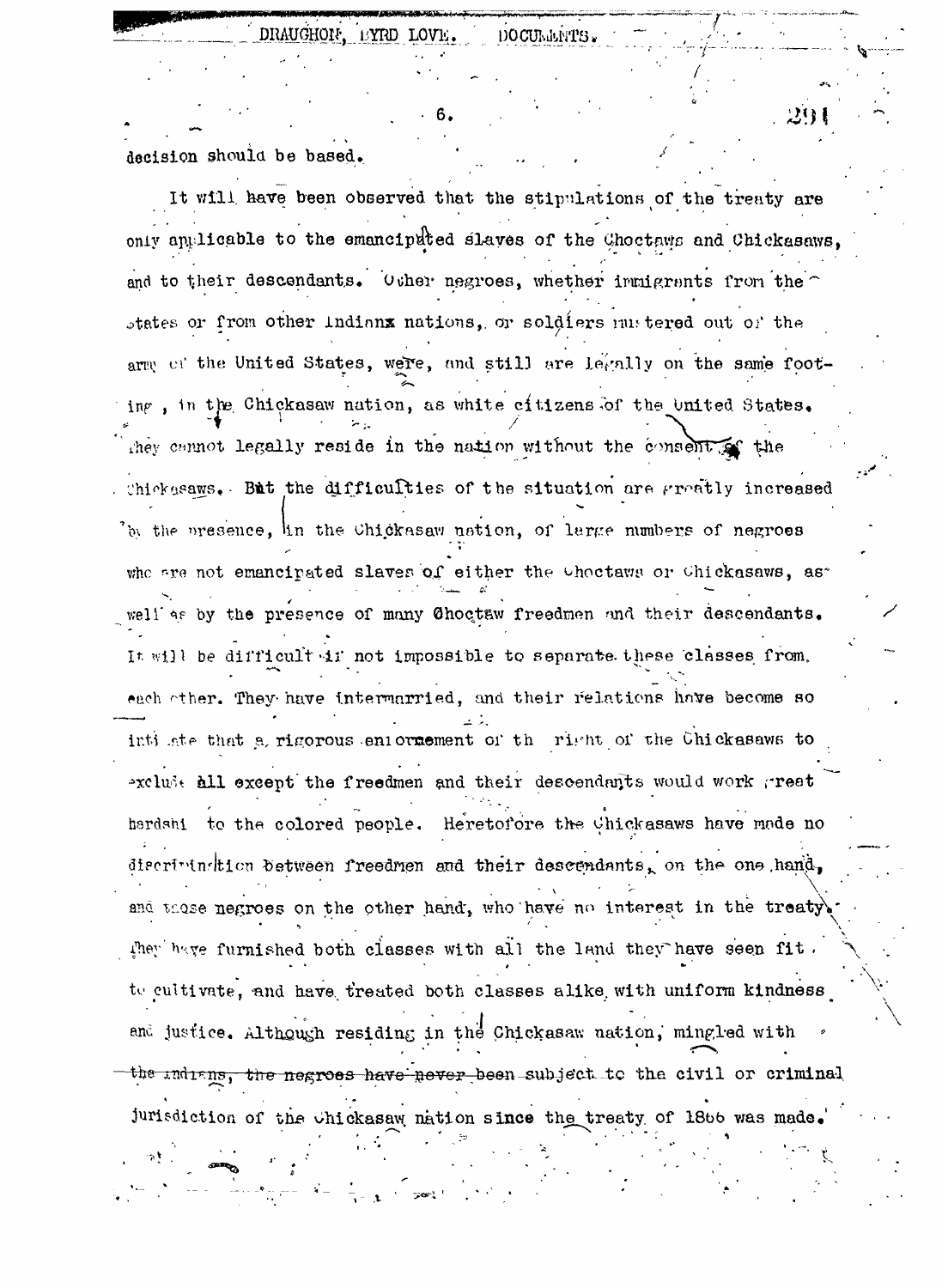292

The Chickasaws are friendly to the freedmen and their descendands and wish them to enjoy the privileges secured to then by the treaty of 1866. But the addition of this multitude of immigrants ax to the body of Chickasaw freedmen seriously imperixl the welfare of the Chickasaw nation. The freedmen constituted an insignificant proportion of the Choctaw population. And the tendency of the Choctaw freedmen has been steadily towards the Chickasaw country. Their recent absorption into the pody of the Choctaw citizens was, therefore, attended with no danger or inconvenience to the Choctaws. But the freedmen and colored immigrants constitute so large a part of the Chickasaw nation and increase in number so rapidly that they must soon outhumber the Chickasaws, and, if invested with the elective franchise, will be able to take possession of the government, and ultimately to deprive the . Unickasaw people of their government and country. The Chickasaws have decided, after mature deliberation, that they cannot under any dreumstances, consent to adopt the freedmen as citizens. The result of this threatening condition of theings must soon be to disturb the friend-

In view of the considerations above set forth, the Chickasaws earnestly ask the united states to fulfil the treaty of 1866, by removing, without delay, to the leased district west of the 98th meridian of longitude, or to the Oklahoma country, ceded by the Creek treaty of 1868, or elsewhere, all the freedmen who shall consent to such removal, and by placing all those who shall refuse to go on the same footing as other citizens of the United States in the Chickasaw nation.

ly relations now existing between the colored people and the Chickasaws.

G.W. HARKINS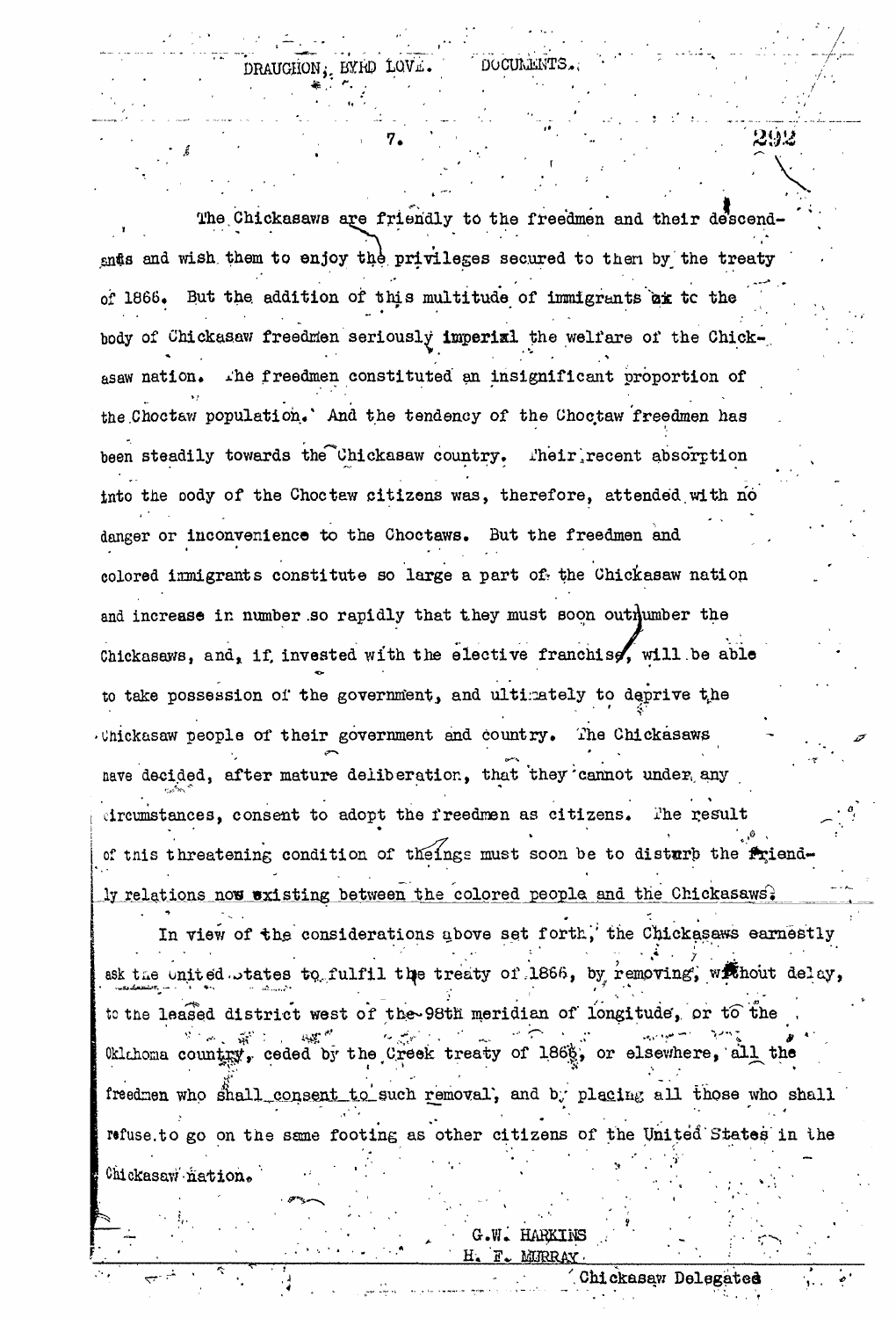HOU. J. RAMDOURH THICK Ohed mass of the Judiol the the Home of Hangocantoff me Himorahia dhi: alia, file mudaryd most ji the dul a oness H tot infogutou of the

Chickness Bation of this ladion Torel for gamelic post respondintly how laring the non-that demonstration other dutter with which we are pharmed by our require, and which is empediately our gradie!

inatructions, recaised it run the common or on Notion, is No hast onlayment to belong the paydage of an est, me l-ni-

known as the culberson hill, which possed the last House by prestically acumanimous mita, and miles provided for at achiev the Chickassen, and a part of the Chooktow Nathons to the sedeenl Judicial suster of Texas, with boldings of the Coucie thereunder at bentson and Paris

Texas, respectively

The accordance thereid there her leage to enbelt, thick the reasont for this change are manifest and corefit. In this connection we would urge that our country has for sighed mont jears been a place of refuge for the outlaws and refugees tror justice from almost every State in the Union, that they have bee, a scourge for us, endangering our lives and property and giving to our country in no small degree a character of lawlessness and rapine, that of right, judging our people by our own scts, should not attach That by reason of the remoteness and inaccessibility of to us. the present Federal Court that alone has ciminal jurisdiction over

our-country, and the enormous cost attending arrests and trials,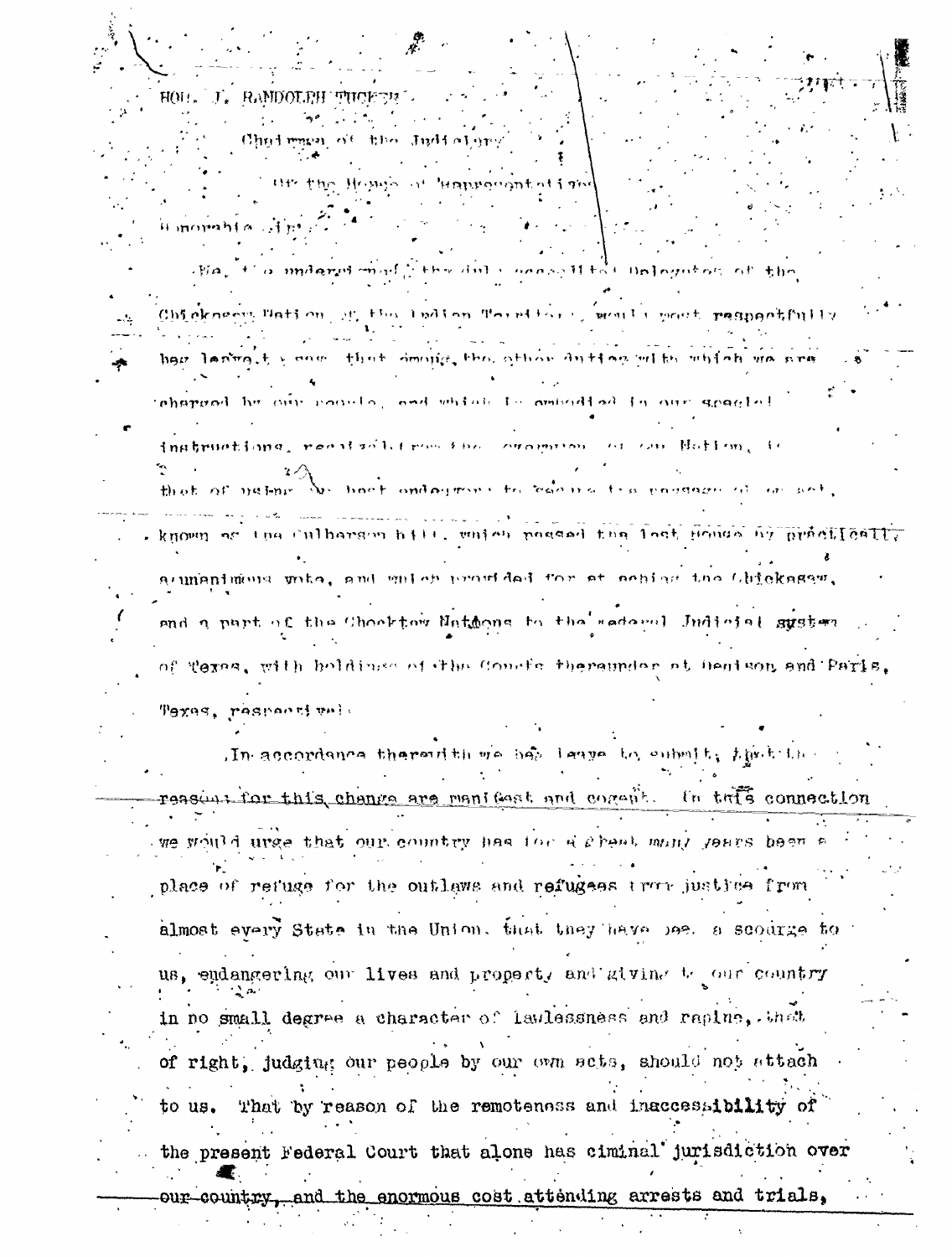| brotheffiort, Aypo though the Society of the second the second states       |
|-----------------------------------------------------------------------------|
|                                                                             |
|                                                                             |
| $\sim$ 11 M $_{\odot}$                                                      |
| $\mathcal{P}_{\phi_{\mathcal{A},\mathcal{C}}}$                              |
| witeing from the great distance from this centrifulness antiqual            |
|                                                                             |
| and desparadons com proctionlig def / the United States outhoribies.        |
| Their are iturkher enghled $*$ coreds wintshancet. from the fact that $\pm$ |
|                                                                             |
| are requise and to a for of source date not from without information        |
|                                                                             |
| and alations of low that come unday that deboarmation, for the              |
| moneouses without lagon of the book difference are the studies the solution |
|                                                                             |
| Conshield form of time mut more descripts in the grant distance and         |
|                                                                             |
| - the man apostor docket or ental contribution motes manus continuations    |
| one ontroponente noconement froi pri for a du rourlo ese able               |
|                                                                             |
| to be entimonal propert of a outlass and late of time that insulvab         |
| -almosamindia ruin, and secondly, because when one of our people            |
|                                                                             |
| ancence those on estimage in a come of an immitiance, he is                 |
| peont pad, to of no o bene for his an anyonous for trantifor, this build    |
| the carnet of poonle are ship'te do, from the free that they are            |
| hundreds of mile from things homes, among a strange noonle with             |
|                                                                             |
| when they have no intercourse, commercies of other has, the result          |
|                                                                             |
| is the they are thrown into an unhealthy acison, and bold until             |
| death, or the trink of the criminal brings then callef, the latter          |
|                                                                             |
| frequently rot coourring for general chase pensities which suply            |
|                                                                             |
| fuily as strongly as we mut then we submit are strong enough to             |
| break down the resolution of the best of citizens of any country            |
|                                                                             |
| however stootly theymight desire the laws enforced and its violators        |
| punished, but with financial ruin and incarcoration both staring            |
| them in the fa e, what wonder it it that they as wrute, quictly             |
|                                                                             |
| submit to outrages, spoilations and worngs rutner then brave the            |
| dangers that environ those that seek the punishment of the guilty.          |
|                                                                             |
|                                                                             |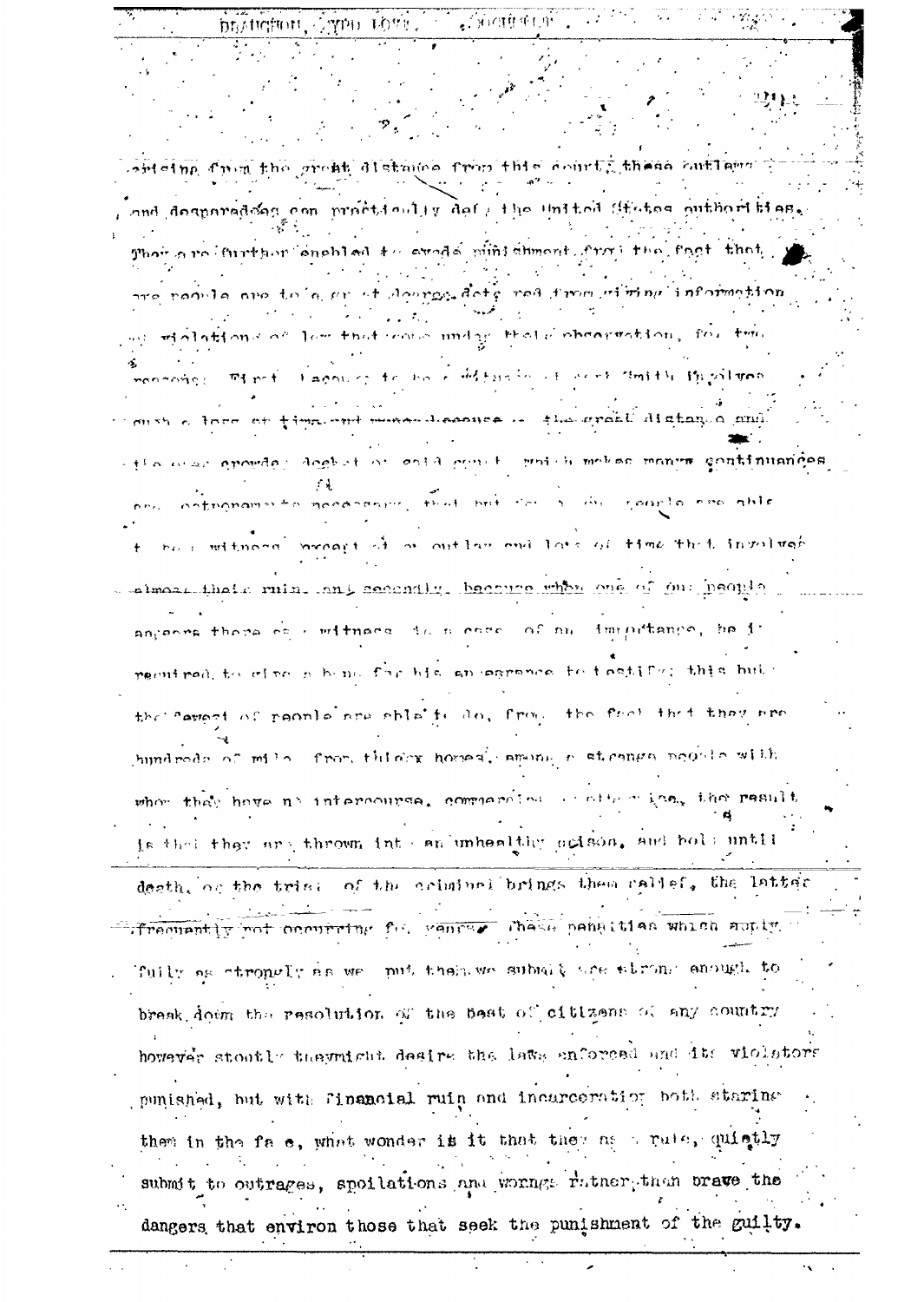Then as bothe location of the courts under this bill. The Legislature of our people have repeatedly spoken by resolutuions, and our governor by memorials, and our people by petitions all respectfully but earnestly urging the location of the court having Jurisdiction over the Chickasaws at Denison, Texas. This would put us among a people with whom we are well acquainted, near whom we have lived since our removal west of the mississippi River, among whom many of our sons, and daughters are enucated, with whom many of our sons, and daughters are educated, with whon we have always maintained the closest and most friendly relations commercially and otherwise, we feel assurance that we but voice the almost ananimous wish of our whole people when we say that Denison is for all reasons the best locality to meet in the largest"possible degree the wishes and conveniences of our whole people, and would remove at once all the ills we suffer from being attached to the  $f^*$ State of Arkansas for Judicial purposes. We submit that the location of such courts ould enable the Government to more speedily, thoroughly and efficiently execute the laws, preserve order, and repress crime, and save the Government many thousands of dollars annually.

We feel that we would be direlect in our duty to our people if we failed to take advantage of this occasion to protest in the most earnest and energetic manner against the proposition to carry the civil jurisdaiction of the United States Courts into our gountry. We believe it to be unwise, inexpedient, unnecessary and fraught with evil to our people and country; so believing we in the name and in behalf of our people, humble and weak, appeal

DHAUGHON. XRD-LOYE.

DOCUMENTS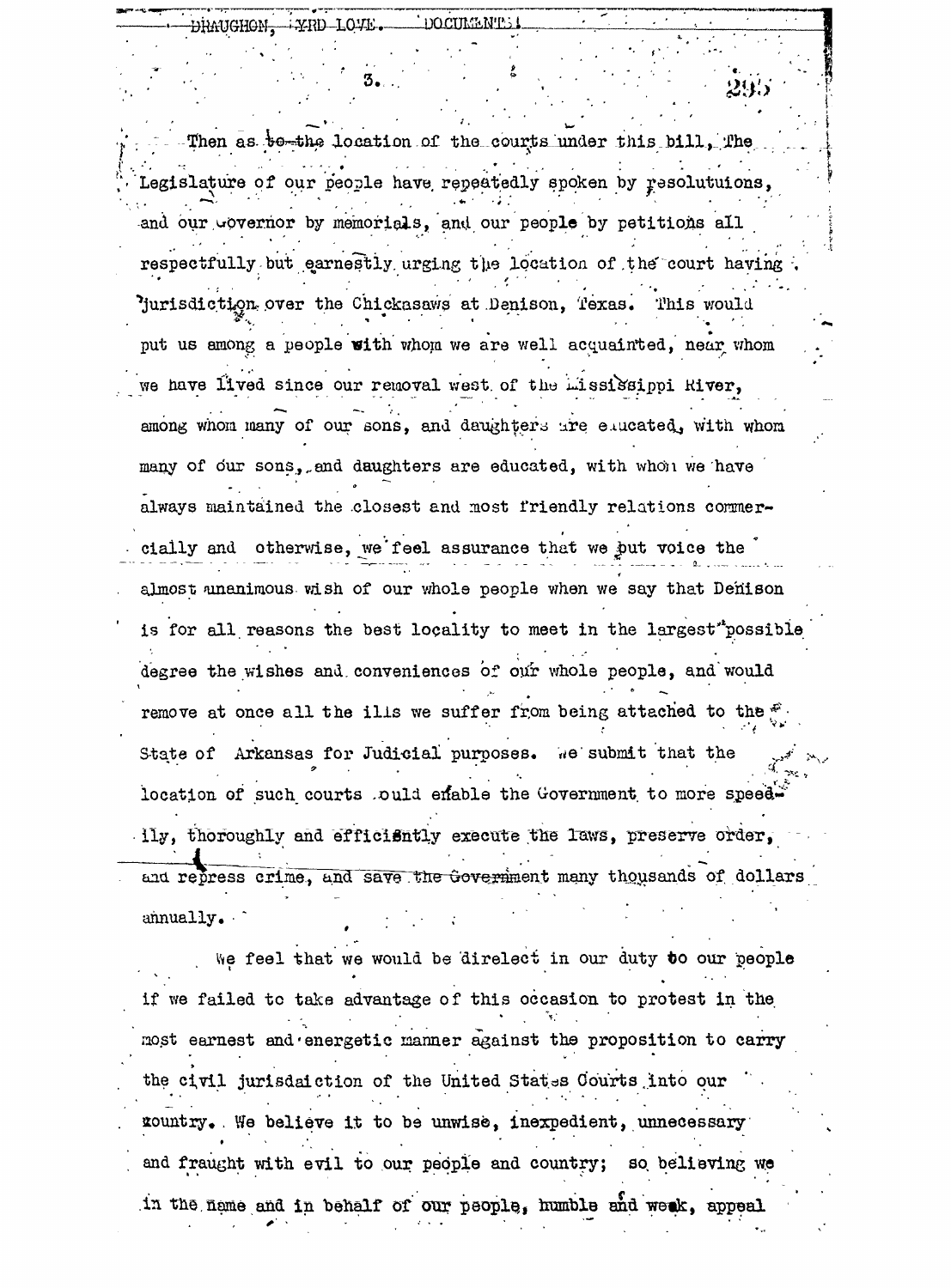かつに 41169 H of a

gou the compoontant man alle brane, etropy nation, mot to emblect

no to this tried. No ambout that even noting tours. and throut min comeant has a violation or low and exercistics on our drocts ation at dough each are the animismly corrections in debe. lattring,

autre fourt en lieute compart en singurant mus hous hoor nonculted on the

to compounded indomant on permook possible meaging were hone; it o avarydoway over death, and the We mania has further to urea tool also integre mea contrar

restla present fudiciel serennesement, se fue out horses palled for ards. I to see the changes 计可转让 经加重年度

b Thringin The International disturbing of amout compy film it is a unnocossary in this that me fous ond copulations offerd one of

partes for the difficultive complishes no nursh of corresponding  $\mathcal{L}_{\rm eff}$ 

furfailing in anticompany wind in the four declare theoreton to ellizane di ove edintara sud i se don ellizam iluim la cansicedu  $\texttt{and}_\mathbb{Z} \mathbb{I}$  is non-cludged always in our canal produce the problems Complete a monthloron rost time in our en the hotel can recurse the

sattle smon obligations of maturity, are a new symps. application, the centions non-clippeds themse is remain one be required to

remove all properts ma offents or a bar combries of debt por

policy, or desire, as make one equator h manes. I certage for crimals ar disnomant debture.

. In conclusion we most ardently pray, that four most algulated and honorable body, will bring into the mouse of copresentatives at the earliest day possible a report fasorable to the Calberson

bill, as it passed the last Congress, with Courts at Denison and